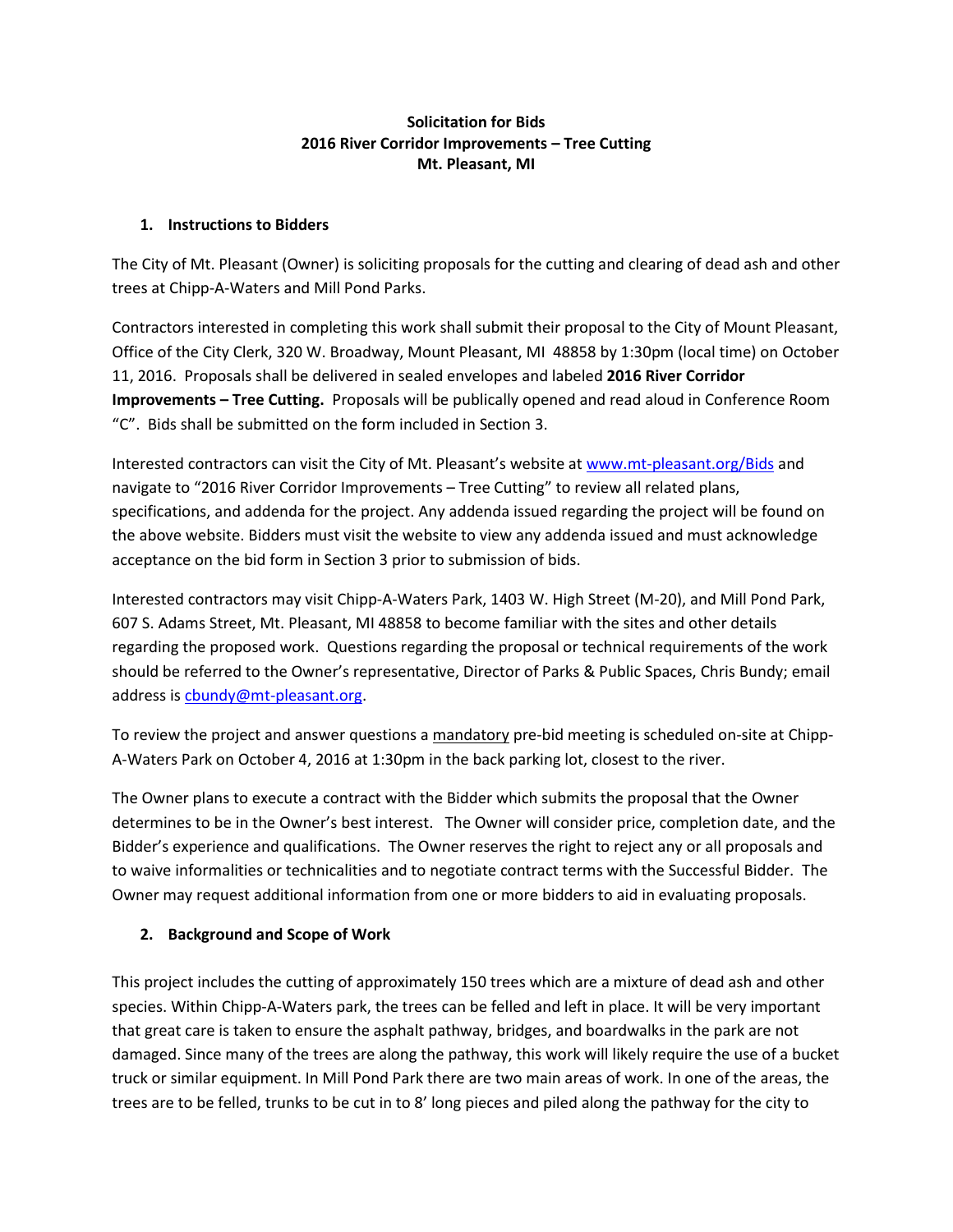remove. All brush shall be chipped and disposed of along the pathway in the woods as necessary. In the other areas of Mill Pond Park, the trees can be cut and felled away from the pathway and left in place. Again, it will be very important that great care is taken to ensure the asphalt pathway, bridges, and boardwalks in the park are not damaged. Since many of the trees are along the pathway, this work will likely require the use of a bucket truck or similar equipment. A map showing the locations and types of cutting is included with this bid package.

# **3. Bid**

The undersigned Bidder proposes and agrees, if this bid is accepted by the Owner, to enter into an agreement to perform all work as described or specified.

The Bidder has examined and carefully studied the proposed work. The Bidder acknowledges the following Addenda as listed on the city's website [www.mt-pleasant.org/Bids](http://www.mt-pleasant.org/Bids) for this project.

Addendum No. Addendum Date

\_\_\_\_\_\_\_\_\_\_\_\_\_ \_\_\_\_\_\_\_\_\_\_\_\_\_\_\_\_\_

\_\_\_\_\_\_\_\_\_\_\_\_\_ \_\_\_\_\_\_\_\_\_\_\_\_\_\_\_\_\_

The Bidder has notified the Owner's representative of any conflicts, discrepancies, and ambiguities discovered and is satisfied with the written resolution thereof.

## **Bid:**

| The Bidder agrees to complete the Work including in accordance with the Contract Documents for the   |  |
|------------------------------------------------------------------------------------------------------|--|
| following lump sum price: __________________________________. The Bidder agrees to complete all Work |  |
|                                                                                                      |  |
| This Bid is submitted by:                                                                            |  |
|                                                                                                      |  |
|                                                                                                      |  |
|                                                                                                      |  |
|                                                                                                      |  |
|                                                                                                      |  |
|                                                                                                      |  |
| 4. General Conditions                                                                                |  |

A. Working Hours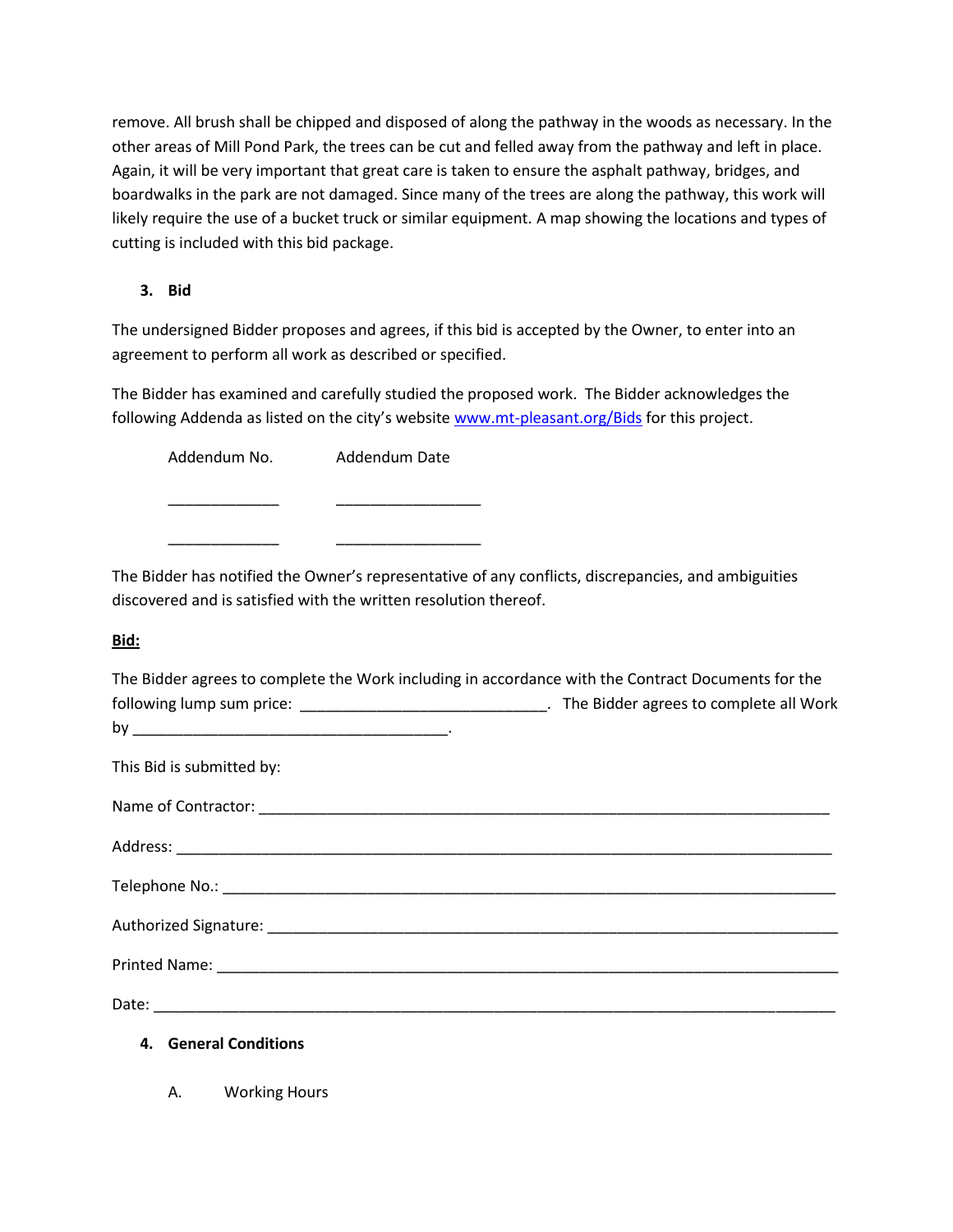The Contractor's work at the project site is limited to the regular working hours of 7:00 A.M. to 7:00 P.M. Monday thru Saturday

B. Means and Methods

The Contractor is responsible for establishing the means and methods of completing the required work.

C. Bonds

The Contractor shall provide a payment bond and a performance bond, each equal to the total contract amount.

D. Insurance

The Contractor shall maintain the following insurance, at a minimum, through the life of the contract:

| Worker's Compensation:                      | Statutory   |
|---------------------------------------------|-------------|
| Worker's Compensation-Employer's Liability: |             |
| Accident:                                   | \$100,000   |
| Disease:                                    | \$100,000   |
| Aggregate Disease:                          | \$500,000   |
| General Liability                           |             |
| Bodily Injury - Each Occurrence:            | \$500,000   |
| Bodily Injury - Aggregate Limit:            | \$500,000   |
| Property Damage - Each Occurrence:          | \$250,000   |
| Property Damage - Aggregate Limit:          | \$500,000   |
| OR                                          |             |
| Combined Single Limit:                      | \$1,000,000 |
| Aggregate Limit:                            | \$1,000,000 |
| Comprehensive Automobile Liability          |             |
| No Fault:                                   | Statutory   |
| Bodily Injury - Each Occurrence:            | \$500,000   |
| Property Damage - Each Occurrence:          | \$250,000   |
| OR                                          |             |
| Combine Single Limit:                       | \$1,000,000 |
| Umbrella or Excess Liability:               | \$1,000,000 |

The City of Mount Pleasant, Saginaw Chippewa Indian Tribe, and ROWE Professional Services Company shall be named as additional insureds on the Contractor's insurance certificates.

E. Safety

The Contractor is responsible for initiating, maintaining, and supervising all safety precautions to prevent damage, injury, or loss to persons who may be affected by the work, the work and materials incorporated into the work, and other property at the work site.

F. Payments to the Contractor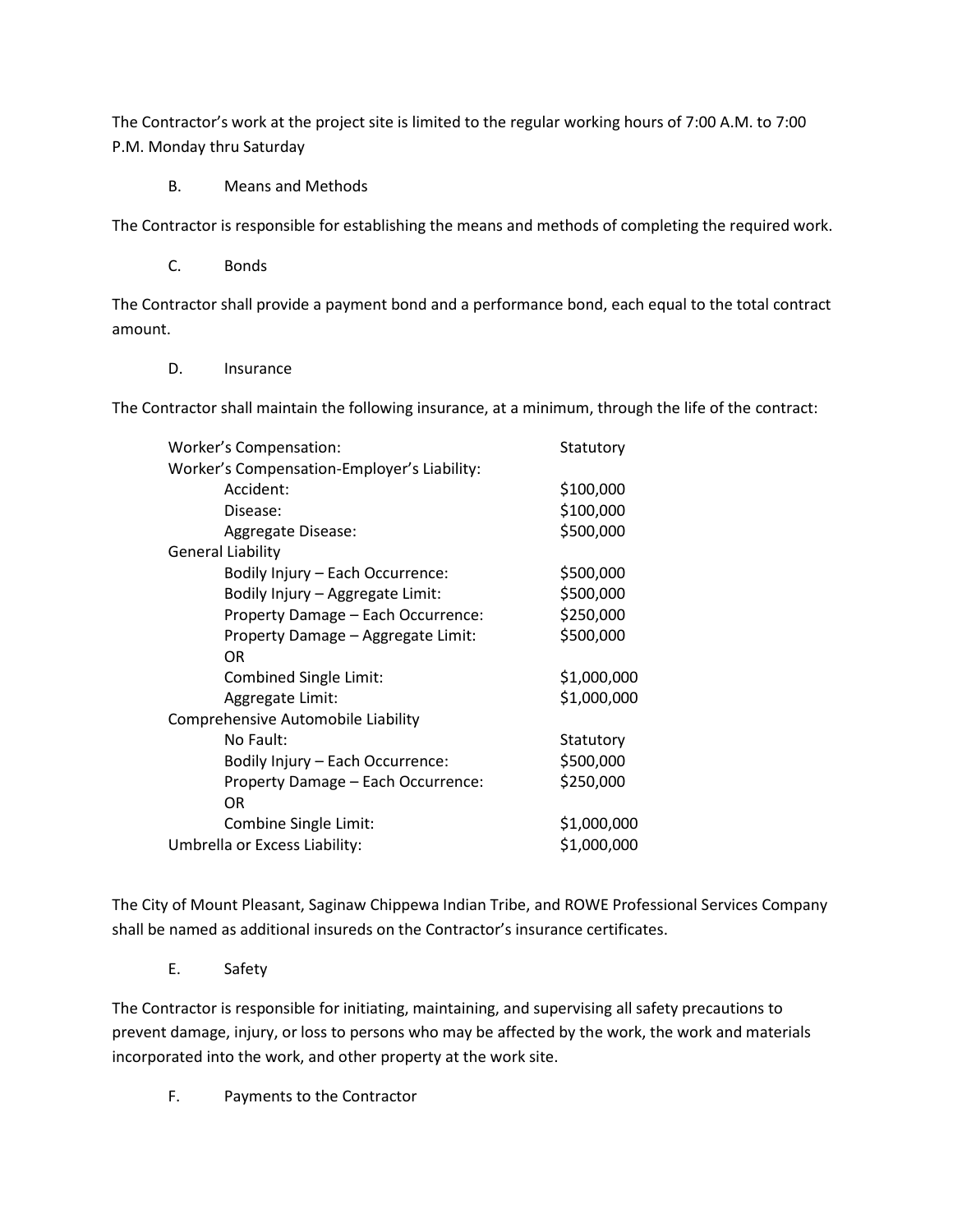Payment maybe made periodically through the life of the contract, but not more frequent than monthly intervals. Prior to executing a contract, the Contractor shall provide the Owner a schedule of values, which after acceptance by the Owner, will be used as the basis for making progress payments. If payment is requested for materials not installed at the work site, the Contractor shall provide suitable documentation assuring the owner's interest and protection.

Beginning with the second application for payment, each Application for Payment shall include an affidavit stating that all previous progress payments received have been applied on account to discharge Contractor's legitimate obligations associated with prior Applications for Payment.

Retainage will be held from periodic payments as follows:

- Ten percent of the payment amount will be held by the Owner.
- When 50% of the contract amount is earned by the Contractor, no additional retainage will be held provided that the Contractor's work is on schedule and being completed in accordance with the contract requirements.
- Retainage being held will be paid to the contractor at final completion. At substantial completion, a portion of the retainage may be paid to the contractor; however, sufficient retainage will be held by the Owner to assure completion. The Owner will determine the amounts to be held for retainage.
- Retainage held by the Owner will earn interest at an annual rate of 2%. Interest earned on the contractor's retainage will be paid to the Contractor at the time of Final Payment.

Payments will be made by the Owner within 30 days of recommendation by the Owner.

G. Final Payment

After the Owner has determined that the work is completed and ready for final payment, the Contractor shall provide the following:

- Consent of Surety, if any, for final payment
- A list of all claims against the Owner that the Contractor believes are unsettled
- Complete and legally effective releases or waivers (satisfactory to the Owner) of all lien rights arising out of or liens filed in connection with the work or copies of receipts or releases in full and an affidavit that the releases and receipts include all labor, services, materials, and equipment and all payrolls, material and equipment bills, and other indebtedness connected with the Work have been paid or otherwise satisfied.
	- H. Termination

The Owner may terminate the contract in the event of any of the following:

- Contractor's failure to satisfactorily perform the work in accordance with the requirements
- Contractor's disregard for Laws or Regulations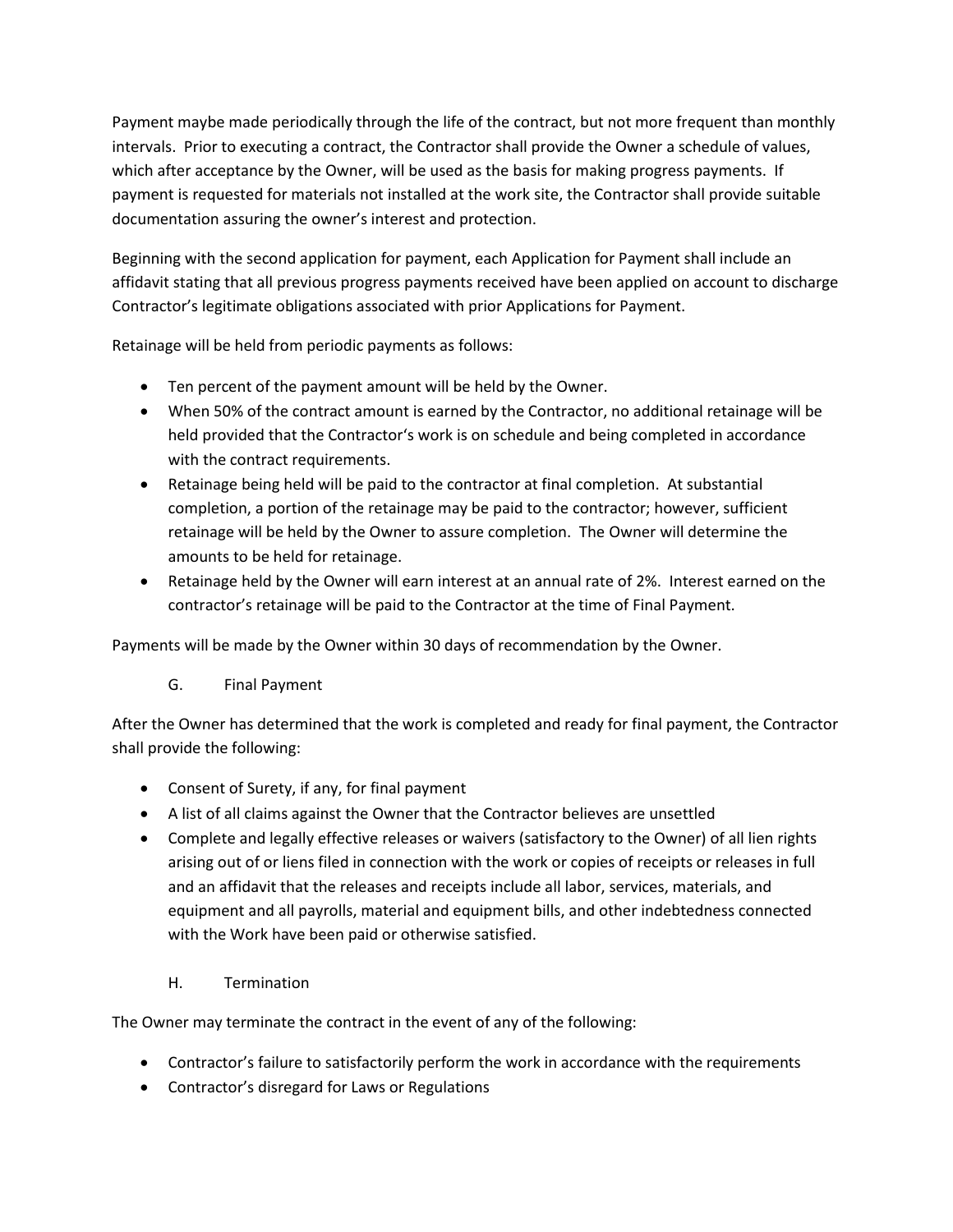Contractor's disregard for the authority of the Owner

In the event the Owner terminates the contract, the Owner may complete the work as the Owner deems expedient. The Owner may incorporate all materials and equipment stored at the site or which the Owner has paid for but is stored elsewhere.

In the event of termination, the Contractor shall not be entitled to additional payments until the Work is completed. If the unpaid balance of the Contract Price exceeds any claims, costs, losses, and damages sustained by the Owner arising out of or relating to completing the work, the excess will be paid to the Contractor. If the total of any claims, costs, losses, and damages sustained by the Owner arising out of or relating to completing the work exceed the unpaid balance of the Contract Price, the Contractor shall pay the difference to the Owner.

I. Dispute Resolution

In the event of a dispute, the Owner and Contractor will attempt to resolve the dispute by non-binding mediation, prior to pursuing other legal remedies.

J. Governing Laws

This agreement and the work are governed by the laws of the State of Michigan